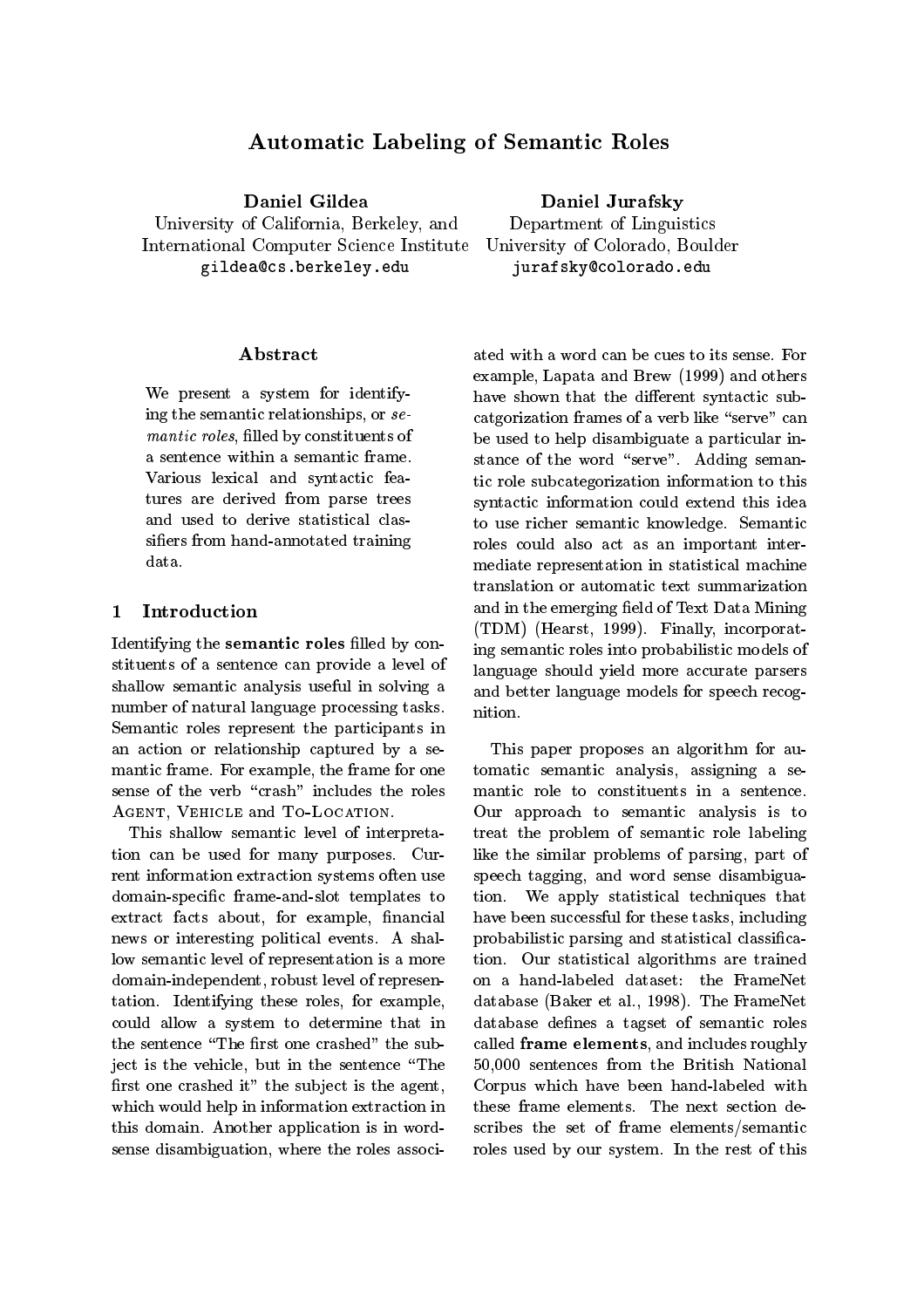paper we report on our current system, as well as a number of preliminary experiments on extensions to the system.

## 2 Semantic Roles

Historically, two types of semantic roles have been studied: abstract roles such as AGENT and PATIENT, and roles specific to individual verbs such as EATER and EATEN for "eat". The FrameNet project proposes roles at an intermediate level, that of the semantic frame. Frames are defined as schematic representations of situations involving various participants, props, and other conceptual roles (Fillmore,  $1976$ ). For example, the frame "conversation", shown in Figure 1, is invoked by the semantically related verbs "argue", "banter", "debate", "converse", and "gossip" as well  $\overline{a}$  and one as the nouns "argument", "dispute", "discussion" and "tiff". The roles defined for this frame, and shared by all its lexical entries, include PROTAGONIST1 and PROTAGONIST2 or simply PROTAGONISTS for the participants in the conversation, as well as MEDIUM, and Topic. Example sentences are shown in Table 1. Defining semantic roles at the frame level avoids some of the difficulties of attempting to find a small set of universal, abstract thematic roles, or case roles such as AGENT, PATIENT, etc (as in, among many others, (Fillmore, 1968) (Jackendoff, 1972)). Abstract thematic roles can be thought of as being frame elements defined in abstract frames such as "action" and "motion" which are at the top of in inheritance hierarchy of semantic frames (Fillmore and Baker, 2000).

The preliminary version of the FrameNet corpus used for our experiments contained 67 frames from 12 general semantic domains chosen for annotation. Examples of domains (see Figure 1) include "motion", "cognition" and  $4$ "communication". Within these frames, examples of a total of 1462 distinct lexical predicates, or target words, were annotated: 927 verbs, 339 nouns, and 175 adjectives. There are a total of 49,013 annotated sentences, and 99,232 annotated frame elements (which do not include the target words themselves).

#### **Related Work** 3

Assignment of semantic roles is an important part of language understanding, and has been attacked by many computational systems. Traditional parsing and understanding systems, including implementations of unication-based grammars such as HPSG (Pollard and Sag, 1994), rely on handdeveloped grammars which must anticipate each way in which semantic roles may be realized syntactically. Writing such grammars is time-consuming, and typically such systems have limited coverage.

Data-driven techniques have recently been applied to template-based semantic interpre $tation$  in limited domains by "shallow" systems that avoid complex feature structures, and often perform only shallow syntactic For example, in the context of the Air Traveler Information System (ATIS) for spoken dialogue, Miller et al. (1996) computed the probability that a constituent such as "Atlanta" filled a semantic slot such as DESTINATION in a semantic frame for air travel. In a data-driven approach to information extraction, Riloff (1993) builds a dictionary of patterns for filling slots in a specific domain such as terrorist attacks, and Riloff and Schmelzenbach (1998) extend this technique to automatically derive entire case frames for words in the domain. These last systems make use of a limited amount of hand labor to accept or reject automatically generated hypotheses. They show promise for a more sophisticated approach to generalize beyond the relatively small number of frames considered in the tasks. More recently, a domain independent system has been trained on general function tags such as Manner and Temporal by Blaheta and Charniak (2000).

## **Methodology**

We divide the task of labeling frame elements into two subtasks: that of identifying the boundaries of the frame elements in the sentences, and that of labeling each frame element, given its boundaries, with the correct role. We first give results for a system which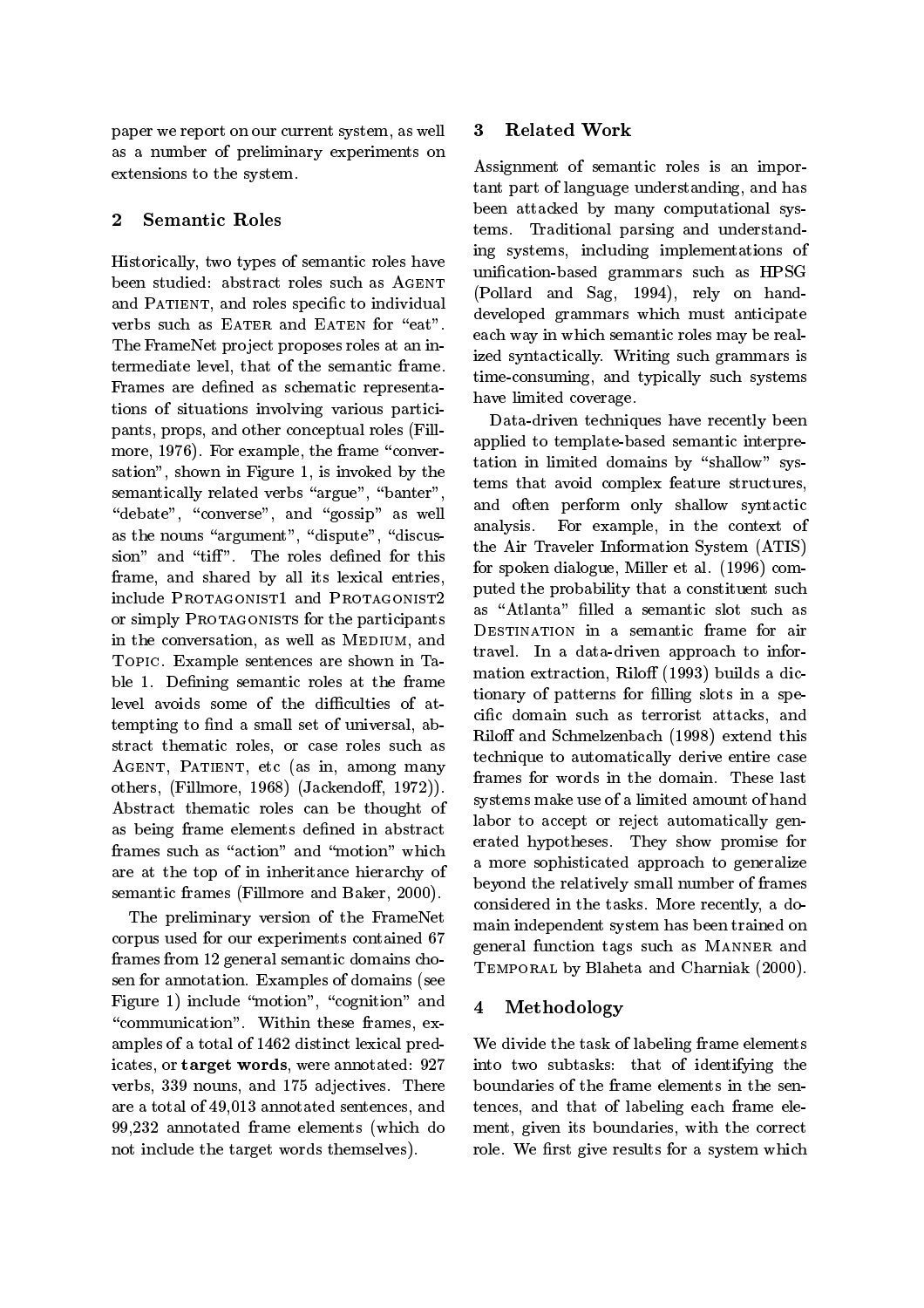

Figure 1: Sample domains and frames from the FrameNet lexicon.

| Frame Element | Example (in italics) with target verb | Example (in italics) with target noun      |
|---------------|---------------------------------------|--------------------------------------------|
| Protagonist 1 | <i>Kim</i> argued with Pat            | Kim had an argument with Pat               |
| Protagonist 2 | Kim argued with Pat                   | Kim had an argument with Pat               |
| Protagonists  | Kim and Pat argued                    | Kim and Pat had an argument                |
| Topic         | Kim and Pat argued about politics     | Kim and Pat had an argument about politics |
| Medium        | Kim and Pat argued in French          | Kim and pat had an argument in French      |

Table 1: Examples of semantic roles, or frame elements, for target words "argue" and "argument" from the "conversation" frame

labels roles using human-annotated boundaries, returning to the question of automatically identifying the boundaries in Section 5.3.

#### $4.1$ Features Used in Assigning Semantic Roles

The system is a statistical one, based on training a classier on a labeled training set, and testing on an unlabeled test set. The system is trained by first using the Collins parser (Collins, 1997) to parse the 36,995 training sentences, matching annotated frame elements to parse constituents, and extracting various features from the string of words and the parse tree. During testing, the parser is run on the test sentences and the same features extracted. Probabilities for each possible semantic role  $r$  are then computed from the features. The probability computation will be described in the next section; the features include:

Phrase Type: This feature indicates the syntactic type of the phrase expressing the semantic roles: examples include

noun phrase (NP), verb phrase (VP), and clause (S). Phrase types were derived automatically from parse trees generated by the parser, as shown in Figure 2. The parse constituent spanning each set of words annotated as a frame element was found, and the constituent's nonterminal label was taken as the phrase type. As an example of how this feature is useful, in communication frames, the Speaker is likely appear a a noun phrase, Topic as a prepositional phrase or noun phrase, and MEDIUM as a prepostional phrase, as in: "We talked about the proposal over the phone." When no parse constituent was found with boundaries matching those of a frame element during testing, the largest constituent beginning at the frame element's left boundary and lying entirely within the element was used to calculate the features.

Grammatical Function: This feature attempts to indicate a constituent's syntactic relation to the rest of the sentence,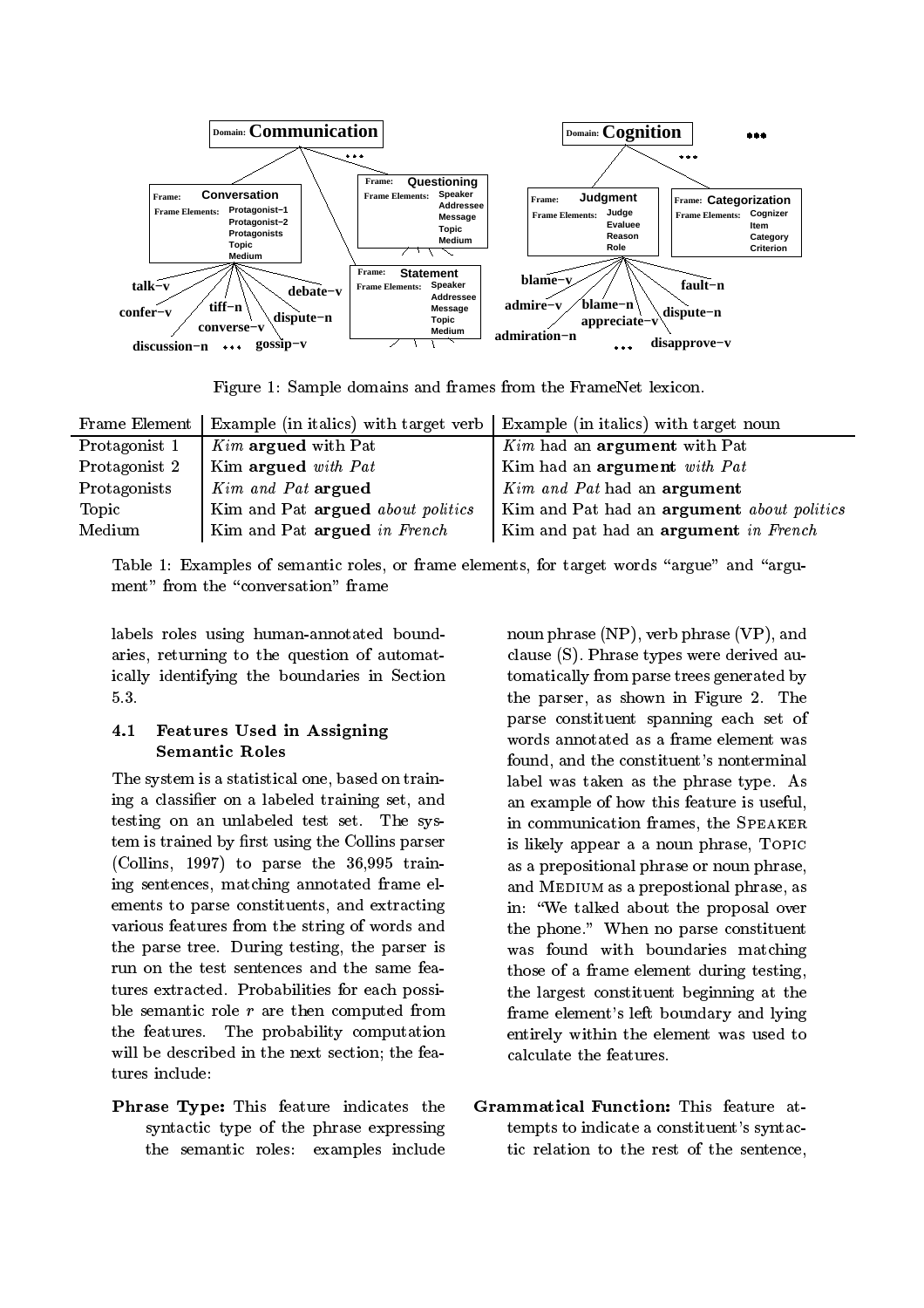

Figure 2: A sample sentence with parser output (above) and FrameNet annotation (below). Parse constituents corresponding to frame elements are highlighted.

for example as a subject or object of a bijects after. verb. As with phrase type, this feature was read from parse trees returned by the parser. After experimentation with various versions of this feature, we restricted it to apply only to NPs, as it was found to have little effect on other phrase types. Each NP's nearest S or VP ancestor was found in the parse tree; NPs with an S ancestor were given the grammatical function subject and those with a VP ancestor were labeled object. In general, agenthood is closely correlated with subjecthood. For example, in the sentence "He drove the car over the cliff", the first NP is more likely to fill the AGENT role than the second or third.

Position: This feature simply indicates whether the constituent to be labeled occurs before or after the predicate dening the semantic frame. We expected this feature to be highly correlated with grammatical function, since sub jects will generally appear before a verb, and

Moreover, this feature may overcome the shortcomings of reading grammatical function from a constituent's ancestors in the parse tree, as well as errors in the parser output.

- Voice: The distinction between active and passive verbs plays an important role in the connection between semantic role and grammatical function, since direct ob jects of active verbs correspond to subjects of passive verbs. From the parser output, verbs were classied as active or passive by building a set of 10 passiveidentifying patterns. Each of the patterns requires both a passive auxiliary (some form of "to be" or "to get") and a past participle.
- Head Word: As previously noted, we expected lexical dependencies to be extremely important in labeling semantic roles, as indicated by their importance in related tasks such as parsing. Since the parser used assigns each constituent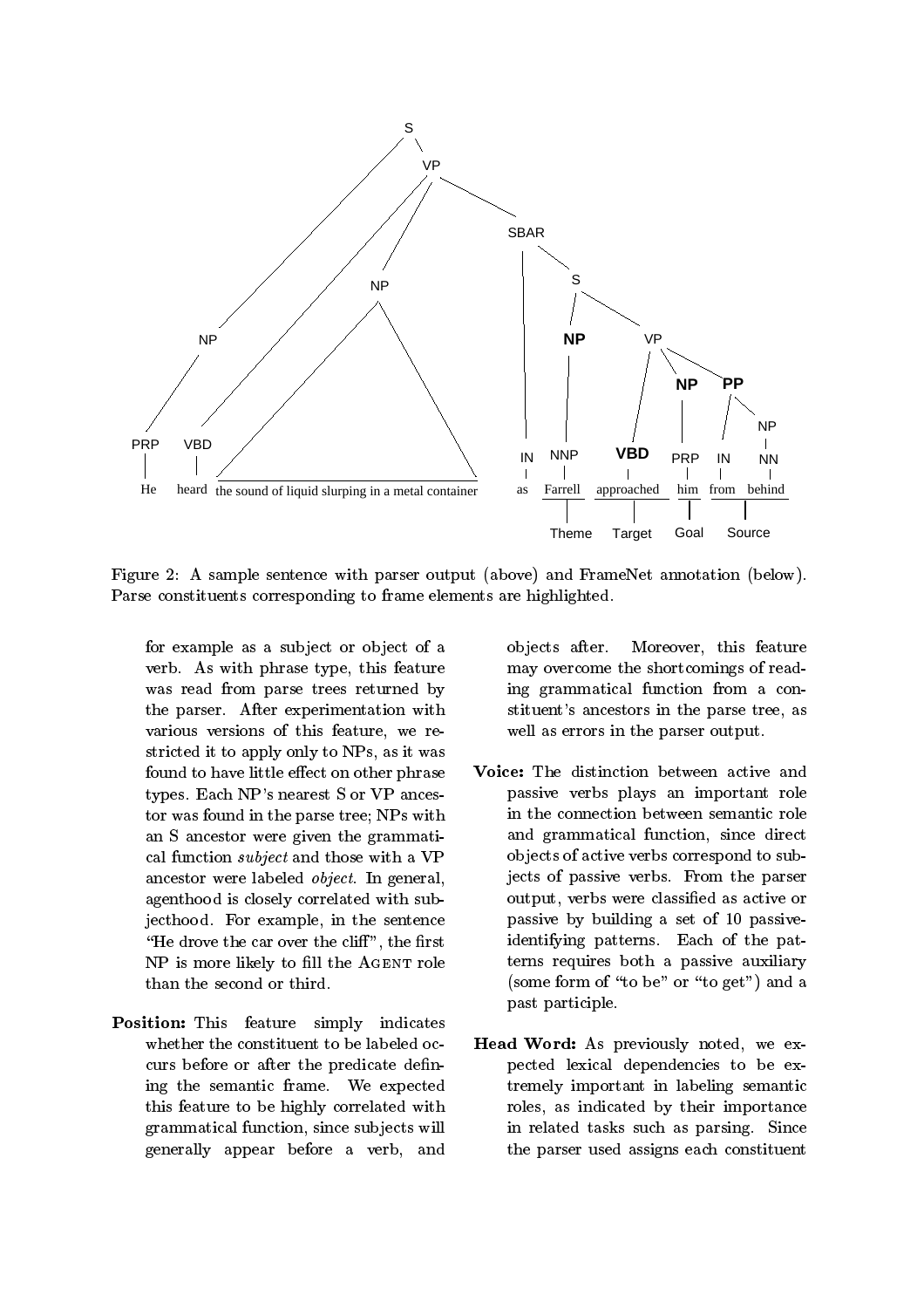a head word as an integral part of the parsing model, we were able to read the head words of the constituents from the parser output. For example, in a communication frame, noun phrases headed by "Bill", "brother", or "he" are more likely to be the Speaker, while those headed by "proposal", "story", or "question" are more likely to be the Topic.

For our experiments, we divided the FrameNet corpus as follows: one-tenth of the annotated sentences for each target word were reserved as a test set, and another one-tenth were set aside as a tuning set for developing our system. A few target words with fewer than ten examples were removed from the corpus. In our corpus, the average number of sentences per target word is only 34, and the number of sentences per frame is  $732 -$  both relatively small amounts of data on which to train frame element classiers.

Although we expect our features to interact in various ways, the data are too sparse to calculate probabilities directly on the full set of features. For this reason, we built our classier by combining probabilities from distributions conditioned on a variety of combinations of features.

An important caveat in using the FrameNet database is that sentences are not chosen for annotation at random, and therefore are not necessarily statistically representative of the corpus as a whole. Rather, examples are chosen to illustrate typical usage patterns for each word. We intend to remedy this in future versions of this work by bootstrapping our statistics using unannotated text.

Table 2 shows the probability distributions used in the final version of the system.  $Cov$ erage indicates the percentage of the test data for which the conditioning event had been  $\lambda_6 log P(r|h)$ seen in training data. Accuracy is the proportion of covered test data for which the correct role is predicted, and Performance, simply the product of coverage and accuracy, is the overall percentage of test data for which the correct role is predicted. Accuracy is somewhat similar to the familiar metric of precision in that it is calculated over cases for

which a decision is made, and performance is similar to *recall* in that it is calculated over all true frame elements. However, unlike a traditional precision/recall trade-off, these results have no threshold to adjust, and the task is a multi-way classication rather than a binary decision. The distributions calculated were simply the empirical distributions from the training data. That is, occurrences of each role and each set of conditioning events were counted in a table, and probabilities calculated by dividing the counts for each role by the total number of observations for each conditioning event. For example, the distribution  $P(r|pt,t)$  was calculated sas follows:

$$
P(r|pt,t)=\frac{\#(r,pt,t)}{\#(pt,t)}
$$

Some sample probabilities calculated from the training are shown in Table 3.

### 5 Results

Results for different methods of combining the probability distributions described in the previous section are shown in Table 4. The linear interpolation method simply averages the probabilities given by each of the distri-

 $P(r|constant) \qquad = \qquad \lambda_1 P(r|t) \quad +$  $\lambda_2P(r|pt,t) \qquad + \qquad \lambda_3P(r|pt,gf,t) \qquad +$  $\lambda_4P(r|pt, position, voice) \hspace{2.5cm} +$  $\lambda_5 P(r|pt, position, voice, t) + \lambda_6 P(r|h) +$  $\lambda_7 P(r|h,t) + \lambda_8 P(r|h, pt, t)$ 

where  $\sum_i \lambda_i = 1$ . The geometric mean, expressed in the log domain, is similar:

 $P(r|constant)$  =  $\frac{1}{Z} exp\{\lambda_1 log P(r|t) +$  $\lambda_2 log P(r|pt,t) \quad \stackrel{\cdot}{+} \quad \lambda_3 log \overset{\text{\normalsize{$P$}}}(r|pt, gf, t) \quad \rightarrow \quad$  $\lambda_4 log P(r|pt, position, voice)$  +  $\lambda_5 log P(r|pt, position, voice, t)$  +  $\lambda_7logP(r|h,t)$  +  $\lambda_8 log P(r|h, pt, t)$ 

where  $Z$  is a normalizing constant ensuring  $\text{that} \, \sum_{r} P(r \vert constituent) = 1.$ 

The results shown in Table 4 reflect equal values of  $\lambda$  for each distribution defined for the relevant conditioning event (but excluding distributions for which the conditioning event was not seen in the training data).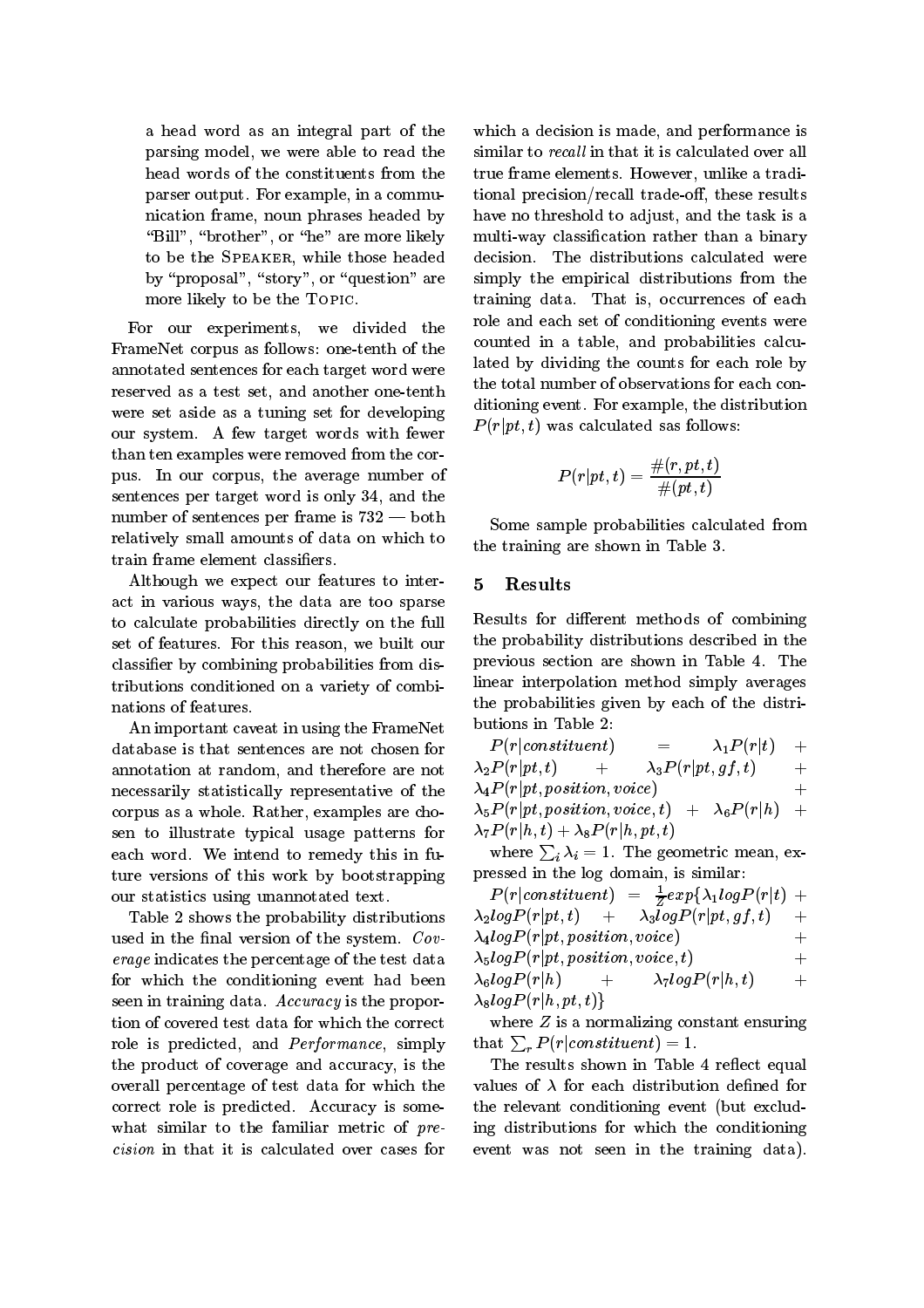| Distribution                | Coverage | Accuracy | Performance |  |
|-----------------------------|----------|----------|-------------|--|
| P(r t)                      | 100%     | 40.9%    | 40.9%       |  |
| P(r pt, t)                  | 92.5     | 60.1     | 55.6        |  |
| P(r pt, gf, t)              | 92.0     | 66.6     | 61.3        |  |
| P(r pt, position, voice)    | 98.8     | 57.1     | 56.4        |  |
| P(r pt, position, voice, t) | 90.8     | 70.1     | 63.7        |  |
| P(r h)                      | 80.3     | 73.6     | 59.1        |  |
| P(r h,t)                    | 56.0     | 86.6     | 48.5        |  |
| P(r h, pt, t)               | 50.1     | 87.4     | 43.8        |  |

Table 2: Distributions Calculated for Semantic Role Identification:  $r$  indicates semantic role, pt phrase type, gf grammatical function, <sup>h</sup> head word, and <sup>t</sup> target word, or predicate.

| P(r pt, gf, t)                                                | Count in training data |
|---------------------------------------------------------------|------------------------|
| $P(r = A \text{GT} pt = NP, gf = Subj, t = abduct) = .46$     |                        |
| $P(r = \text{THM} pt = NP, gf = Subj, t = abduct) = .54$      |                        |
| $P(r = \text{THM} pt = NP, gf = Obj, t = abduct) = 1$         |                        |
| $P(r = \text{AGT} pt = \text{PP}, t = \text{abduct}) = .33$   |                        |
| $P(r = \text{THM} pt = \text{PP}, t = \text{abduct}) = .33$   |                        |
| $P(r = \text{CoThM} pt = \text{PP}, t = \text{abduct}) = .33$ |                        |
| $P(r = \text{MANR} pt = \text{ADVP}, t = \text{abduct}) = 1$  |                        |

Table 3: Sample probabilities for  $P(r|pt, gf, t)$  calculated from training data for the verb *abduct*. The variable  $gf$  is only defined for noun phrases. The roles defined for the *removing* frame in the motion domain are: AGENT, THEME, COTHEME ("... had been abducted with him") and MANNER.

Other schemes for choosing values of  $\lambda$ , including giving more weight to distributions for which more training data was available, were found to have relatively little effect. We attribute this to the fact that the evaluation depends only the the ranking of the probabilities rather than their exact values.



Figure 3: Lattice organization of the distributions from Table 2, with more specific distributions towards the top.

In the "backoff" combination method, a lattice was constructed over the distributions in Table 2 from more specific conditioning

events to less specic, as shown in Figure 3. The less specic distributions were used only when no data was present for any more specic distribution. As before, probabilities were combined with both linear interpolation and a geometric mean.

| Combining Method                     | Correct                                       |
|--------------------------------------|-----------------------------------------------|
| Linear Interpolation                 |                                               |
| Geometric Mean                       | $\begin{array}{l} 79.5\% \\ 79.6 \end{array}$ |
| Backoff, linear interpolation   80.4 |                                               |
| Backoff, geometric mean              | 79.6                                          |
| Baseline: Most common role   40.9    |                                               |

Table 4: Results on Development Set, 8148 observations

The final system performed at  $80.4\%$  accuracy, which can be compared to the 40.9% achieved by always choosing the most probable role for each target word, essentially chance performance on this task. Results for this system on test data, held out during development of the system, are shown in Table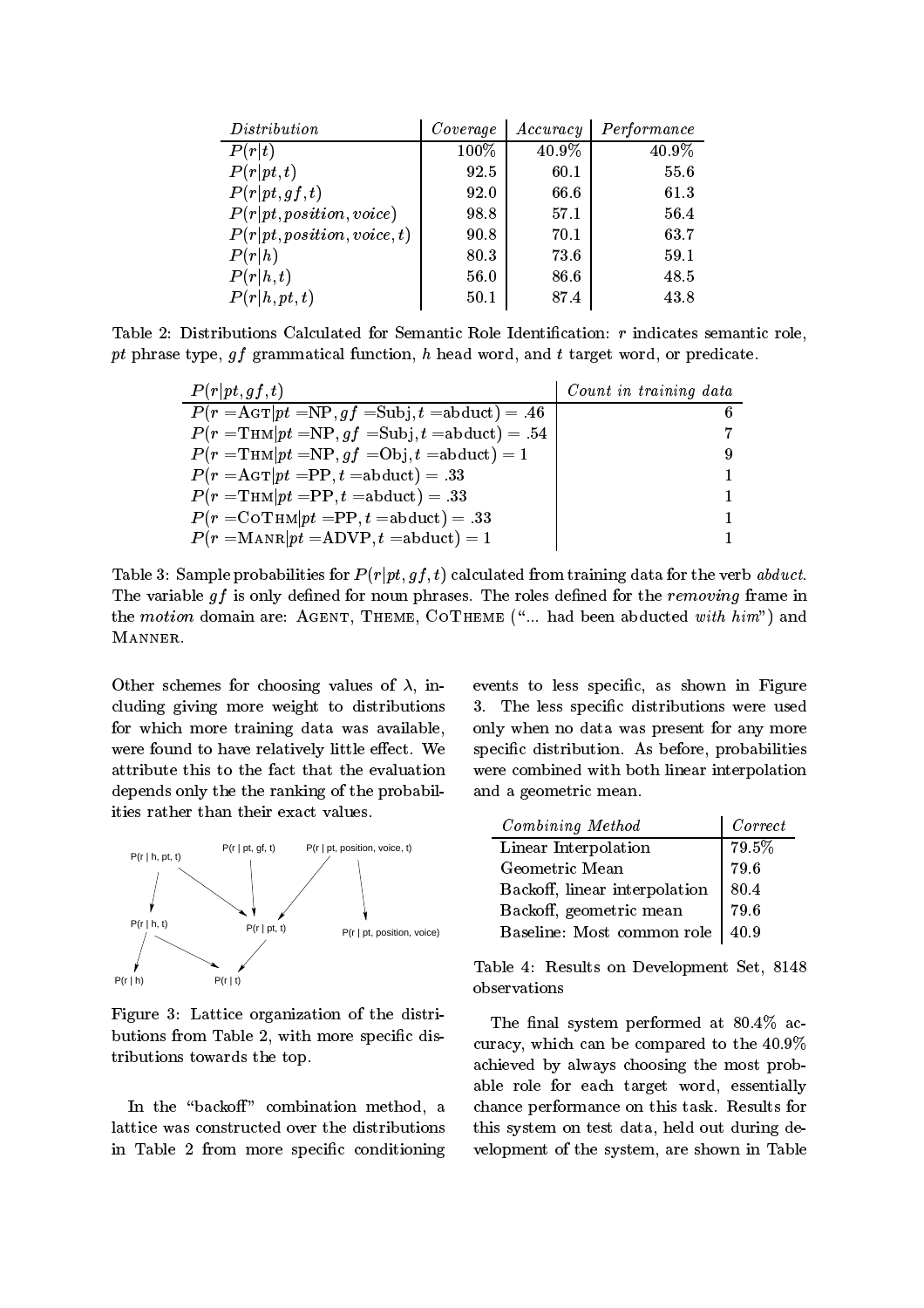|                         | Linear |                    | corre   |
|-------------------------|--------|--------------------|---------|
|                         |        | Backoff   Baseline | $f$ eat |
| Development Set   80.4% |        | $40.9\%$           |         |
| Test Set                | 76.9   | 40.6%              | 5.2     |

Table 5: Results on Test Set, using backo linear interpolation system. The test set consists of 7900 observations.

#### **Discussion**  $5.1$

It is interesting to note that looking at a constituent's position relative to the target word along with active/passive information performed as well as reading grammatical function off the parse tree. A system using grammatical function, along with the head word, phrase type, and target word, but no passive information, scored 79.2%. A similar system using position rather than grammatical function scored  $78.8\%$  — nearly identical performance. However, using head word, phrase type, and target word without either position or grammatical function yielded only 76.3%, indicating that while the two features accomplish a similar goal, it is important to include some measure of the constituent's syntactic relationship to the target word. Our final system incorporated both features, giving a further, though not signicant, improvement. As a guideline for interpreting these results, with 8176 observations, the threshold for statistical signifance with  $p < .05$  is a 1.0% absolute difference in performance.

Use of the active/passive feature made a further improvement: our system using position but no grammatical function or passive information scored 78.8%; adding passive information brought performance to 80.5%. Roughly 5% of the examples were identied as passive uses.

Head words proved to be very accurate indicators of a constituent's semantic role when data was available for a given head word, confirming the importance of lexicalization shown in various other tasks. While the distribution  $P(r|h, t)$  can only be evaluated for 56.0% of the data, of those cases it gets 86.7% correct, without use of any of the syntactic features.

### 5.2 Lexical Clustering

In order to address the sparse coverage of lexical head word statistics, an experiment was carried out using an automatic clustering of head words of the type described in (Lin, 1998). A soft clustering of nouns was performed by applying the co-occurrence model of (Hofmann and Puzicha, 1998) to a large corpus of observed direct ob ject relationships between verbs and nouns. The clustering was computed from an automatically parsed version of the British National Corpus, using the parser of (Carroll and Rooth, 1998). The experiment was performed using only frame elements with a noun as head word. This allowed a smoothed estimate of  $P(r|h, nt, t)$  to be computed as  $\sum_c P(r|c,nt,t) P(c|h), \;{\rm sum}$ ming over the automatically derived clusters  $c$ to which a nominal head word  $h$  might belong. This allows the use of head word statistics even when the headword  $h$  has not been seen in conjunction was the target word  $t$  in the training data. While the unclustered nominal head word feature is correct for 87.6% of cases where data for  $P(r|h, nt, t)$  is available, such data was available for only 43.7% of nominal head words. The clustered head word alone correctly classied 79.7% of the cases where the head word was in the vocabulary used for clustering; 97.9% of instances of nominal head words were in the vocabulary. Adding clustering statistics for NP constituents into the full system increased overall performance from 80.4% to 81.2%.

## 5.3 Automatic Identification of Frame Element Boundaries

The experiments described above have used human annotated frame element boundaries  $-$  here we address how well the frame elements can be found automatically. Experiments were conducted using features similar to those described above to identify constituents in a sentence's parse tree that were likely to be frame elements. The system was given the human-annotated target word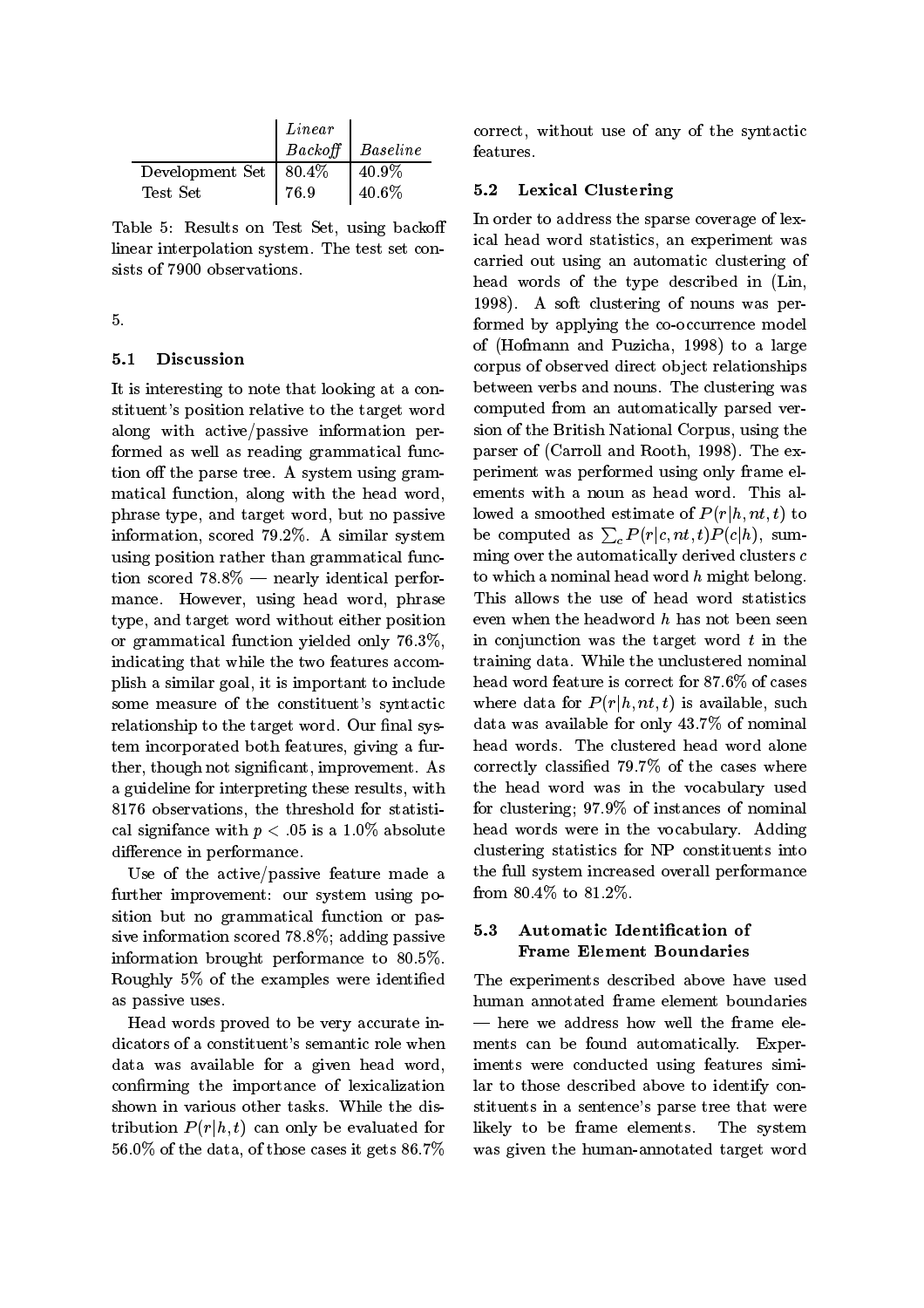and the frame as inputs, whereas a full language understanding system would also identify which frames come into play in a sen $tence$   $-$  essentially the task of word sense disambiguation. The main feature used was the path from the target word through the parse tree to the constituent in question, represented as a string of parse tree nonterminals linked by symbols indicating upward or downward movement through the tree, as shown in Figure 4.



Figure 4: In this example, the  ${\tt path}$  from the  $\overline{\overline{\overline{\overline{\overline{g}}}}}$  0.5  $\vdash$ frame element "He" to the target word "ate" can be represented as NP  $\uparrow$  S  $\downarrow$  VP  $\downarrow$  V, with  $\uparrow$  indicating upward movement in the parse tree and  $\downarrow$  downward movement.

The other features used were the identity of the target word and the identity of the constituent's head word. The probability distributions calculated from the training data were  $P(fe | path), P(f e | path, t),$  and  $P(f e | h, t)$ , where f e indicates an event where  $\frac{1}{f}$ the parse constituent in question is a frame element, path the path through the parse tree from the target word to the parse constituent,  $\boldsymbol{6}$ t the identity of the tour design word, where  $\sim$  the t head word of the parse constituent. By varying the probability threshold at which a decision is made, one can plot a precision/recall curve as shown in Figure 5.  $P(f \cdot e | path, t)$ performs relatively poorly due to fragmentation of the training data (recall only about 30 sentences are available for each target word). While the lexical statistic  $P(f e | h, t)$  alone is not useful as a classier, using it in linear interpolation with the path statistics improves results. Note that this method can only identify frame elements that have a corresponding constituent in the automatically gener-

ated parse tree. For this reason, it is interesting to calculate how many true frame elements overlap with the results of the system, relaxing the criterion that the boundaries must match exactly. Results for partial matching are shown in Table 6.

When the automatically identified constituents were fed through the role labeling system described above, 79.6% of the constituents which had been correctly identified in the first stage were assigned the correct role in the second, roughly equivalent to the performance when assigning roles to constituents identied by hand.



Figure 5: Precison/Recall plot for various methods of identifying frame elements. Recall is calculated over only frame elements with matching parse constituents.

### **Conclusion**

Our preliminary system is able to automatically label semantic roles with fairly high accuracy, indicating promise for applications in various natural language tasks. Lexical statistics computed on constituent head words were found to be the most important of the features used. While lexical statistics are quite accurate on the data covered by observations in the training set, the sparsity of the data when conditioned on lexical items meant that combining features was the key to high overall performance. While the combined system was far more accurate than any feature